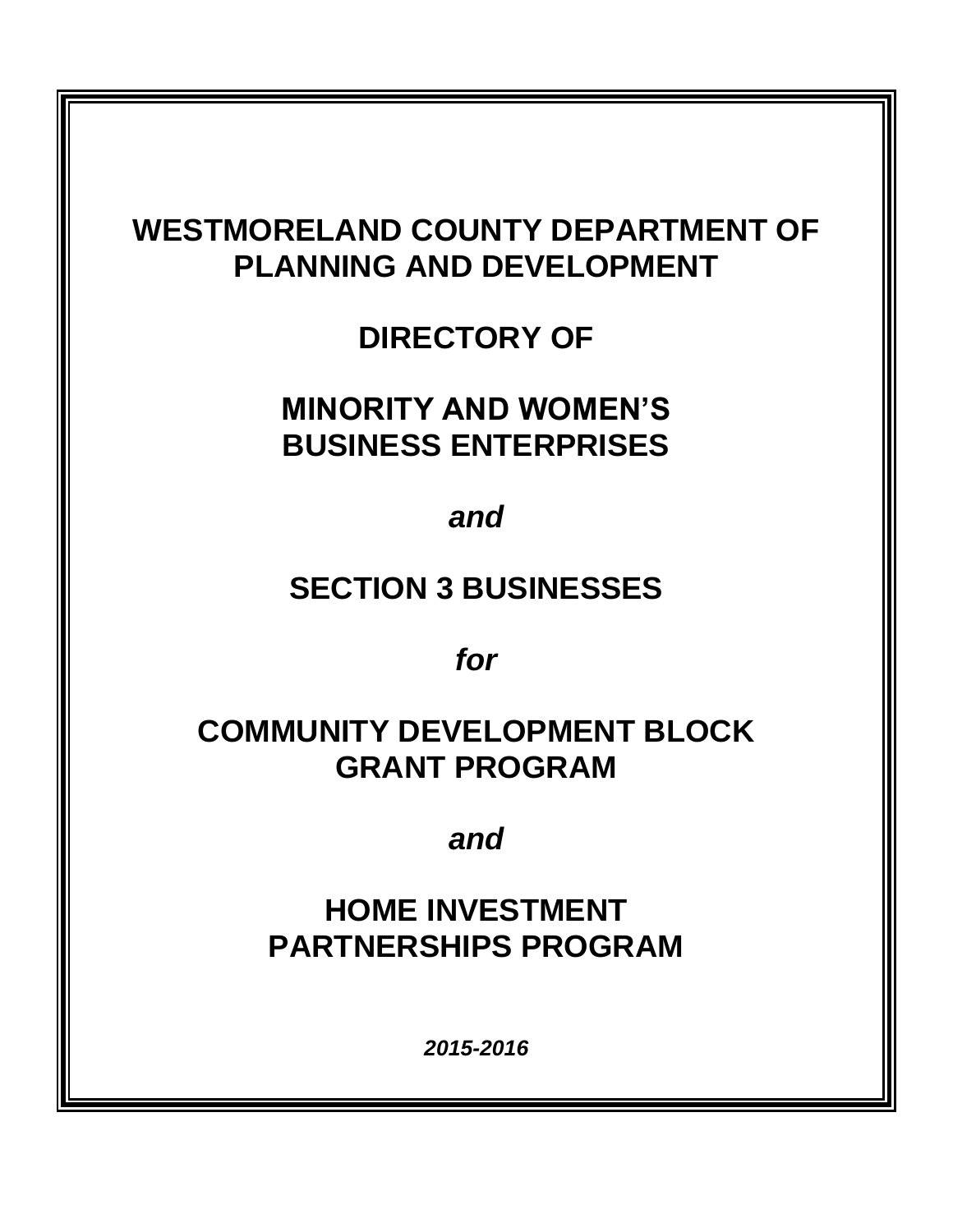The Westmoreland County Department of Planning and Development (WCPD) is providing this information to assist contractors in the preparation of bidding documents.

The Directory is formatted to enable the user to identify contractors by category.

The user of this directory is responsible for obtaining updated, current information on the contractors' certification status.

In no way does the WCPD attest to the quality or ability of any contractor to perform work.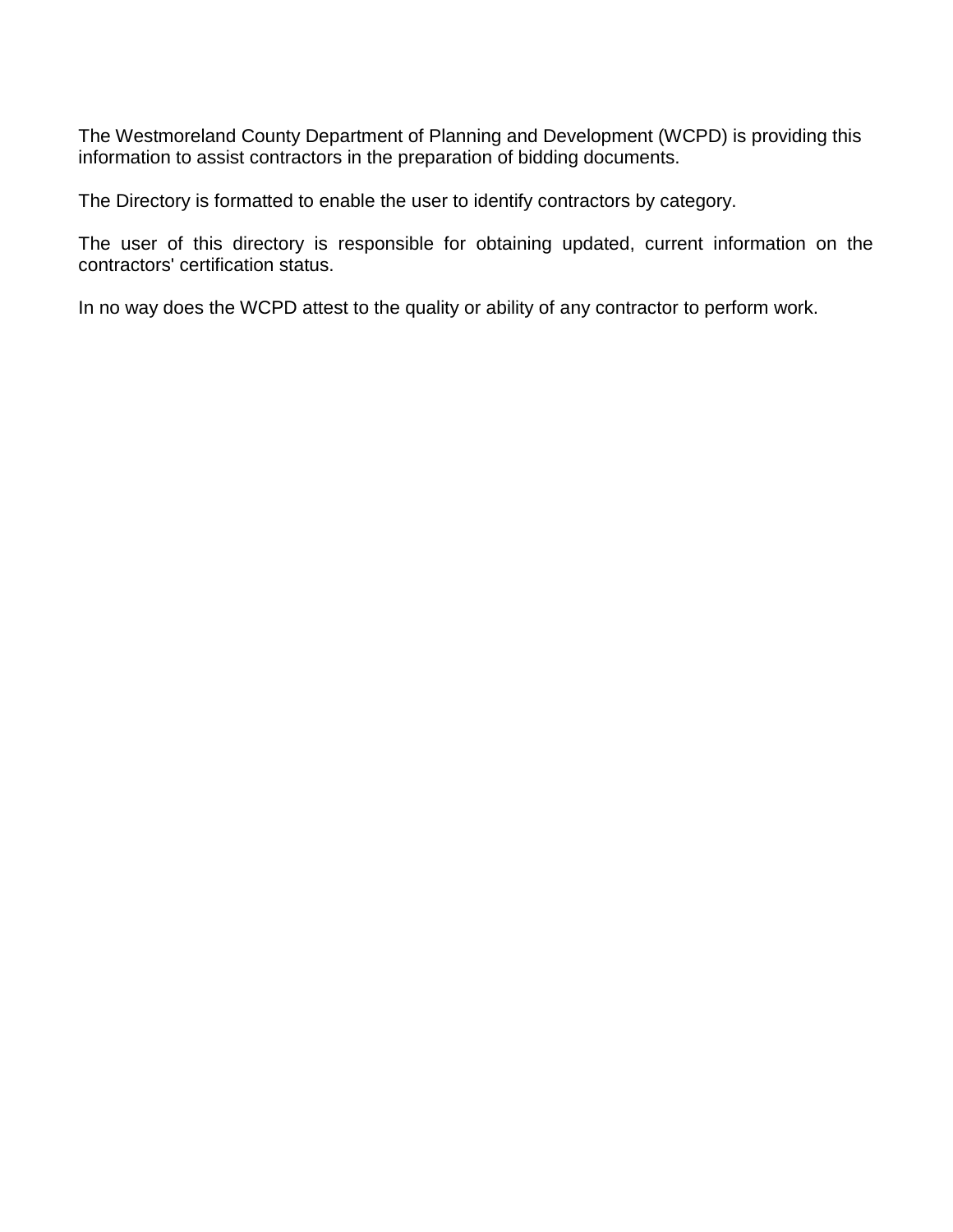# **TABLE OF CONTENTS**

## Section I MBE / WBE

No Section 3 Business available at this time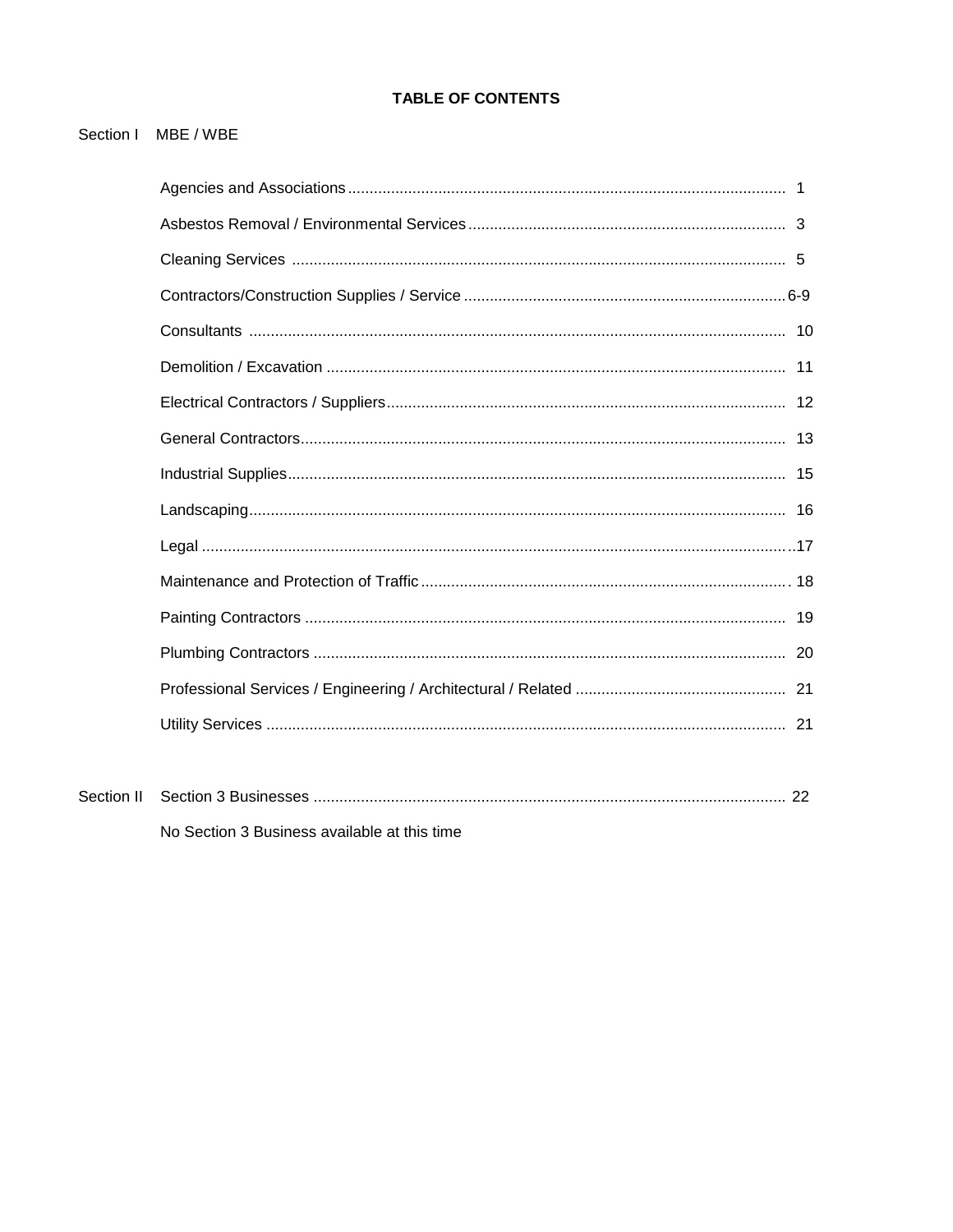#### **Agencies and Associations**

African American Chamber of Commerce of Western Pennsylvania 436 Seventh Avenue, Suite 2220 Pittsburgh, PA 15219 [www.aaccwp.com](http://www.aaccwp.conm/) Phone: 412-392-0610 Fax: 412-392-0612

Allegheny County Department of MBE / WBE / DBE 416 County Office Building 542 Forbes Avenue Pittsburgh, PA 15219 Director: Louis Kendrick Phone: 412-350-4309 Fax: 412-350-4915

Commonwealth of Pennsylvania Bureau of Contract Administration & Business Development Department of General Services Room 502, North Office Building Harrisburg, PA 17125 Director: Gary N. Lee Phone: 717-787-7380

Commonwealth of Pennsylvania Bureau of Minority & Women Business Opportunities Room 611, North Office Building Harrisburg, PA 17125 Phone: 717-787-6708 Fax: 717-787-7052

Commonwealth of Pennsylvania Bureau of Minority & Women Business Opportunities Western Regional Office 700 River Avenue, Suite 234 Pittsburgh, PA 15212 Phone: 412-442-4872 Fax: 412-442-5873

Government Agency Coordination Office (GACO) California University of Pennsylvania 250 University Avenue Box 20 California, PA 15419 Debbie Wojcik Phone: 724-938-5881

EXICO, Inc. 214 Farmington Road Pittsburgh, PA 15215 Director: Eustace Uku Phone: 412-261-3073 Fax: 412-261-0626

Pittsburgh Metropolitan Area Hispanic Chamber of Commerce #6 Loop Street, Suite 4 Pittsburgh, PA 15215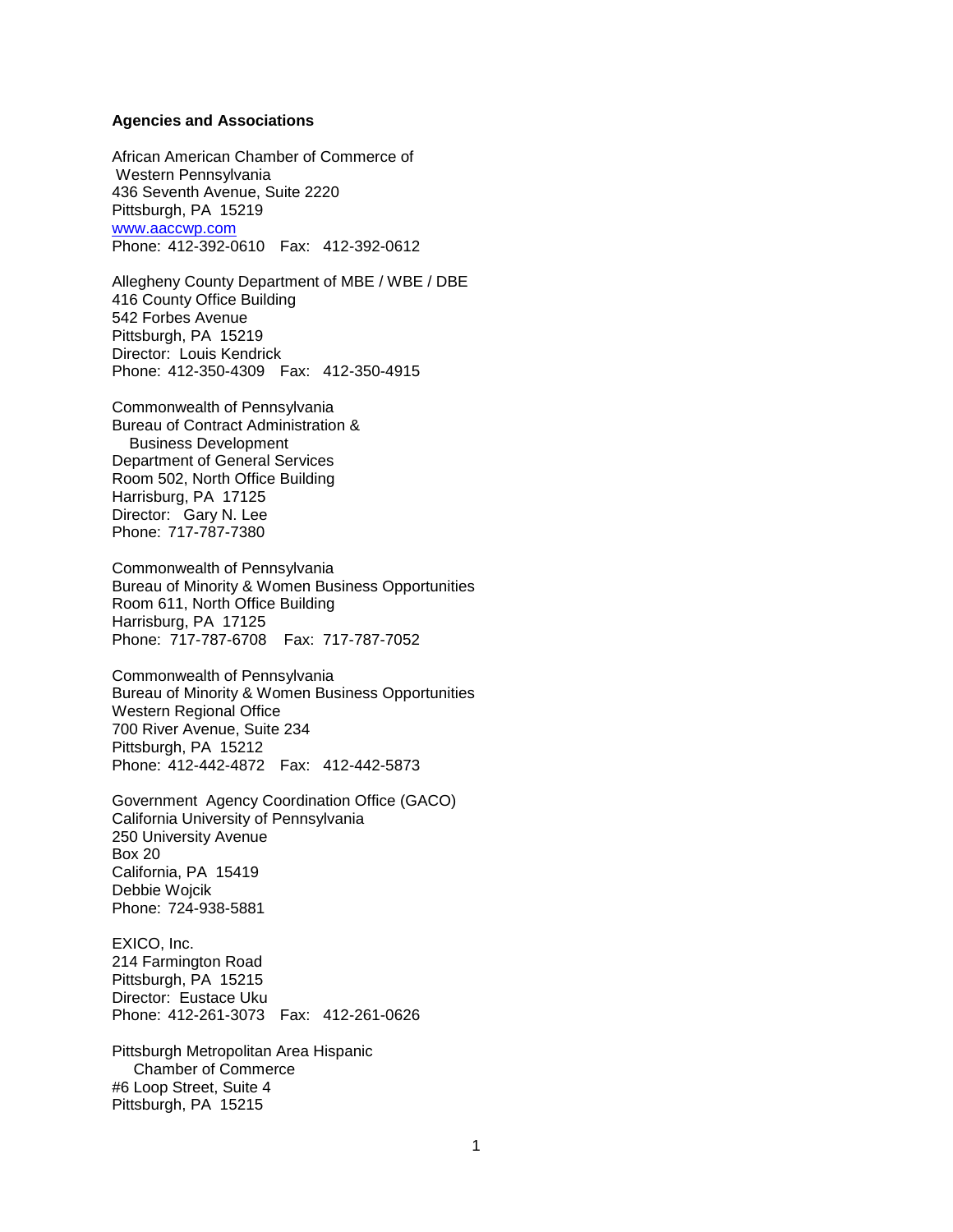Victor H. Diaz, President [www.hud.gov:80/offices/cpo/index/cfm](http://www.hud.gov/offices/cpo/index/cfm)

Phone: 412-628-8394 Fax: 412-291-3367 "Contracting with HUD" [chamber@pmahcc.org](mailto:chamber@pmahcc.org)

Office of Business & Employment Opportunity Law Department City/County Building, 414 Grant Street Pittsburgh, PA 15219 Manager: Phillipe Petite Administrator: Dawn Jakomas Phone: 412-255-8804 Fax: 412-255-4794

The National Education Center for Women in Business Seton Hill Drive Greensburg, PA 15601-1599 Transitional Director: Barbara K. Mistick [houston@setonhill.edu](mailto:houston@setonhill.edu) Phone: 724-830-4625

PA Department of Community & Economic Development Center for Entrepreneurial Assistance Commonwealth Keystone Buildign 400 North Street, Fourth Floor Harrisburg, PA 17120 Phone: 800-280-3801

PA Department of General Services Contract Administration & Business Development Minority / Women Business Database Search [www.dgsapp.state.pa.us/cabd/mwbdata.asp](http://www.dgsapp.state.pa.us/cabd/mwbdata.asp)

Private Industry Council of Westmoreland/Fayette, Inc. Procurement Technical Assistance Program R.R. #12, Box 213 Greensburg, PA 15601 Chuck Burtyk Phone: 724-836-2600

Small Business Development Center Center for Global Competitiveness Saint Vincent College 300 Fraiser Purchase Road Latrobe, PA 15650-2690 Contact: Jim Kunkel Phone: 724-537-4572 Fax: 724-537-0919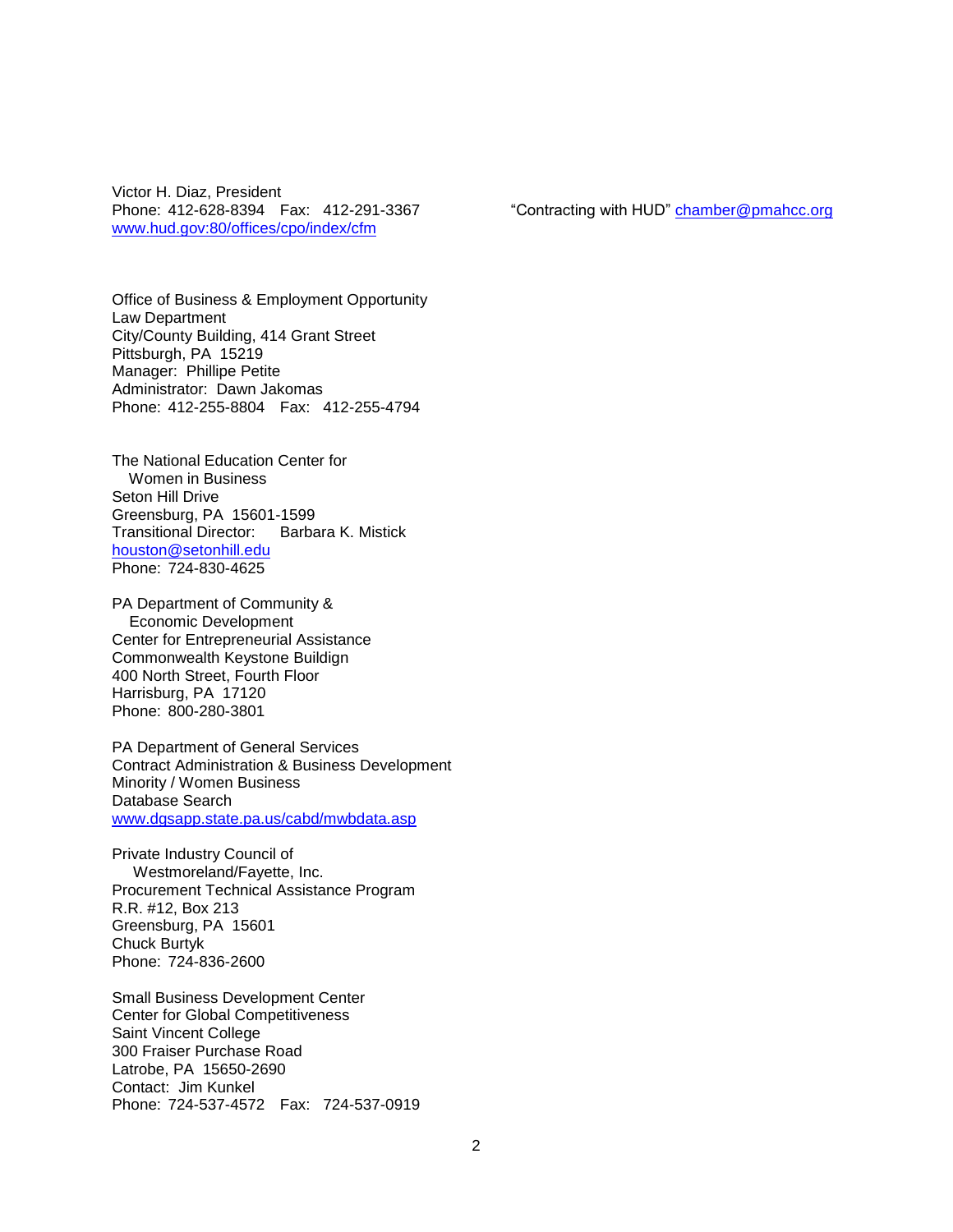#### **Asbestos Removal**

MBX Incorporated 50 Progress Avenue Cranberry Township, PA 16066 Phone: 724-776-5999

Holley Enterprises, Inc. 105 Vandever Avenue Wilmington, DE 19802 Phone: 302-421-9152 Fax: 302-421-914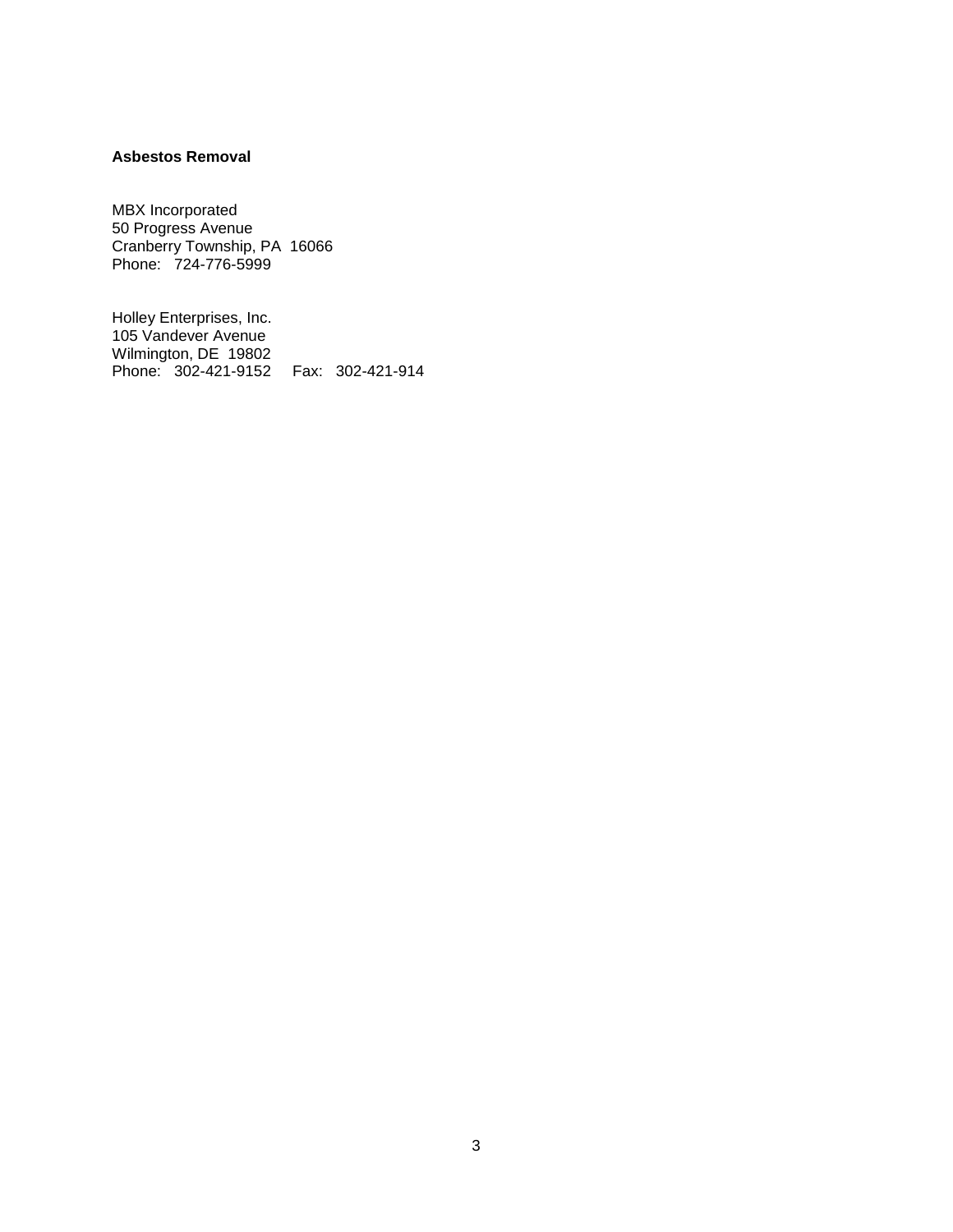#### **Environmental Services**

No businesses available at this time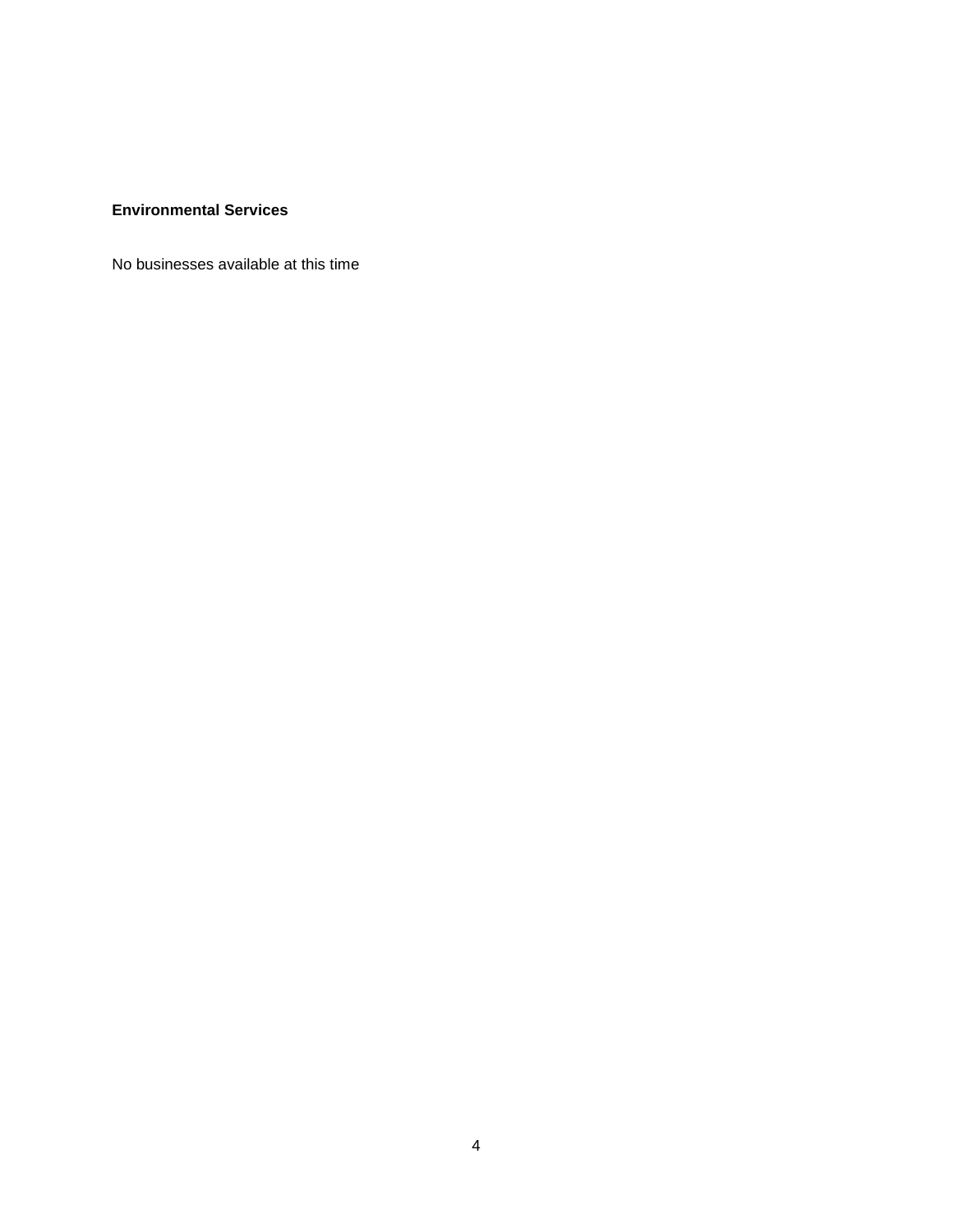## **Cleaning Services**

HABSCO Cleaning Service Schreiber Industrial District 12th Street, Building 242 New Kensington, PA 15068 Phone: 724-337-9498 MBE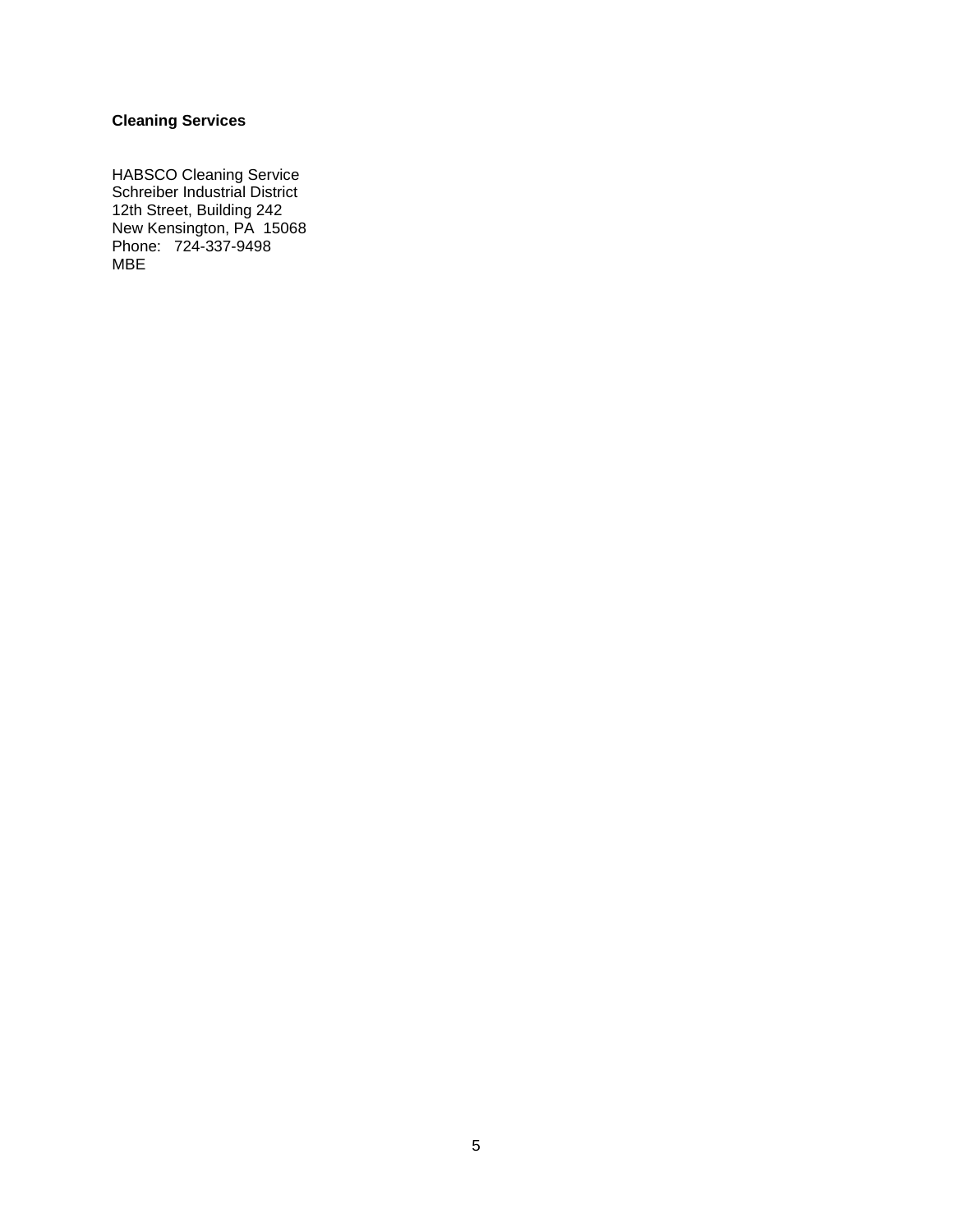#### **Contractors / Construction Supplies / Services**

AIRSERCO, Inc. 412 Lincoln Highway East Irwin, PA 15642 Phone: 724-863-3278 DBE/WBE

B & B Contracting 109 Main Street Coraopolis, PA 15108 Phone: 724-264-4252

CH & D Enterprises R.D. #1, Box 334-H New Stanton, PA 15672 Phone: 724-925-9832 WBE

Chafco Products P.O. Box 522 Homestead, PA 15120-1516 Phone: 412-461-1348 MBE

Clark Construction 49 Overbrook Road Pittsburgh, PA 15235 Phone: 412-243-3207

Coker Construction Company Coker Building, Suite 301 600 Walnut Street McKeesport, PA 15132 Phone: 412-673-1990 MBE

CTI Building Products Supplier Route 30 P.O. Box 339 Irwin, PA 15642 Phone: 724-861-8830 Fax: 724-861-8832 Toll Free: 800-978-8830 MBE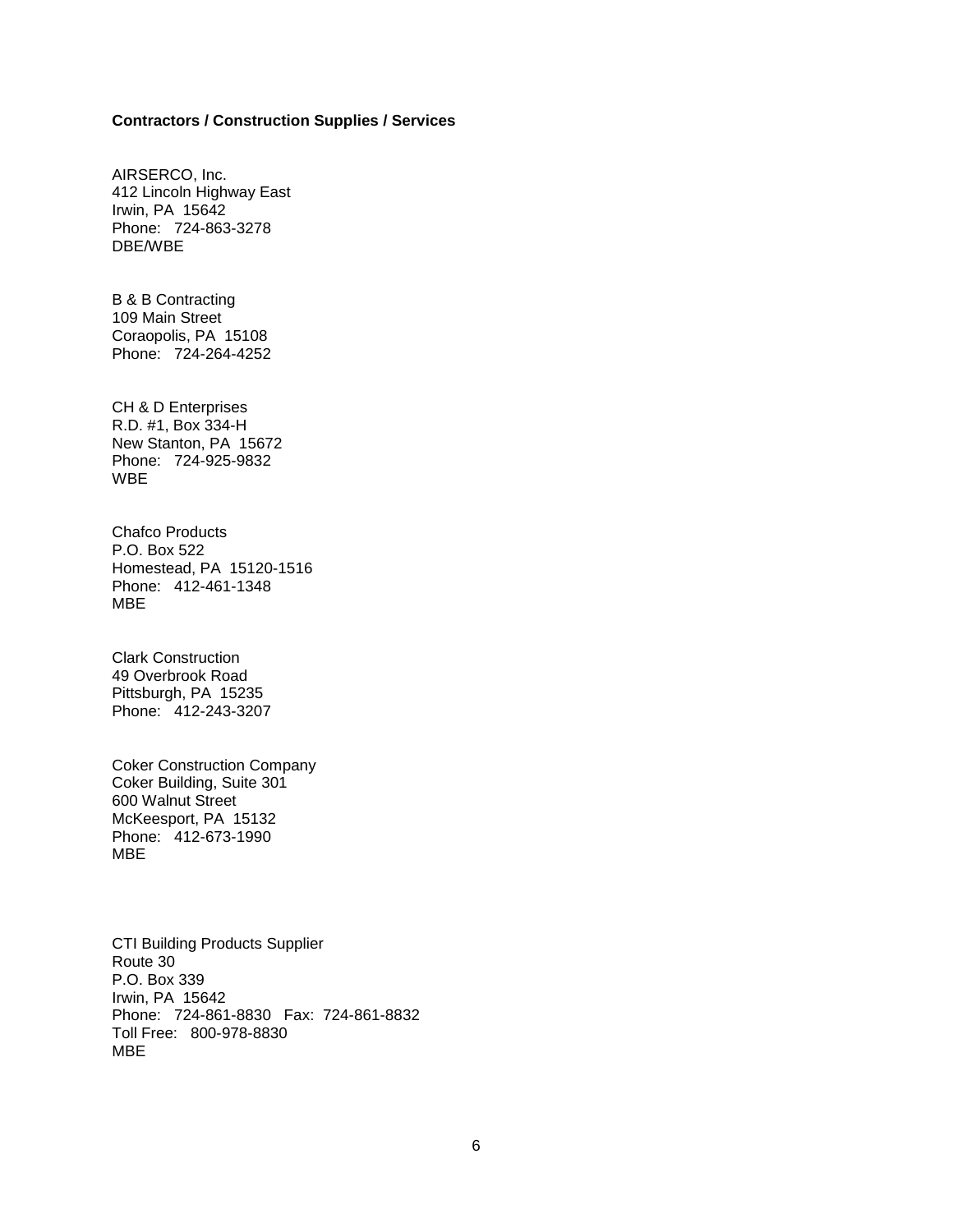El Grande Industries 384 Helen Avenue Monessen, PA 15062 Phone: 724-684-3636

Five R Excavating, Inc. P.O. Box 387 New Florence, PA 15944-0387 Phone: 724-235-2702 WBE

FMC, Inc. 9501 Don Drive North Huntingdon, PA 15642 John Baker, Project Manager Phone: 724-863-6276 Cell: 724-516-0594 WBE

Humphries Construction 706 - 710 Jacksonia Pittsburgh, PA 15212 Phone: 412-231-1749

Improvement Products, Inc. 1002 South Way Greensburg, PA 15601 Phone: 724-836-4138 / 412-610-0794 MBE

J & T Welding, Inc. 140 Penn Adamsburg Road Jeannette, PA 15644 Phone: 724-527-5317 Fax: 724-527-6202 W/MBE

L D Paving Route One Oak Street Extension Manor, PA 15665 Phone: 724-864-2480

Mon Valley Construction Company 4085 Route 8, Suite 102 Allison Park, PA 15101 Phone: 412-486-8837 MBE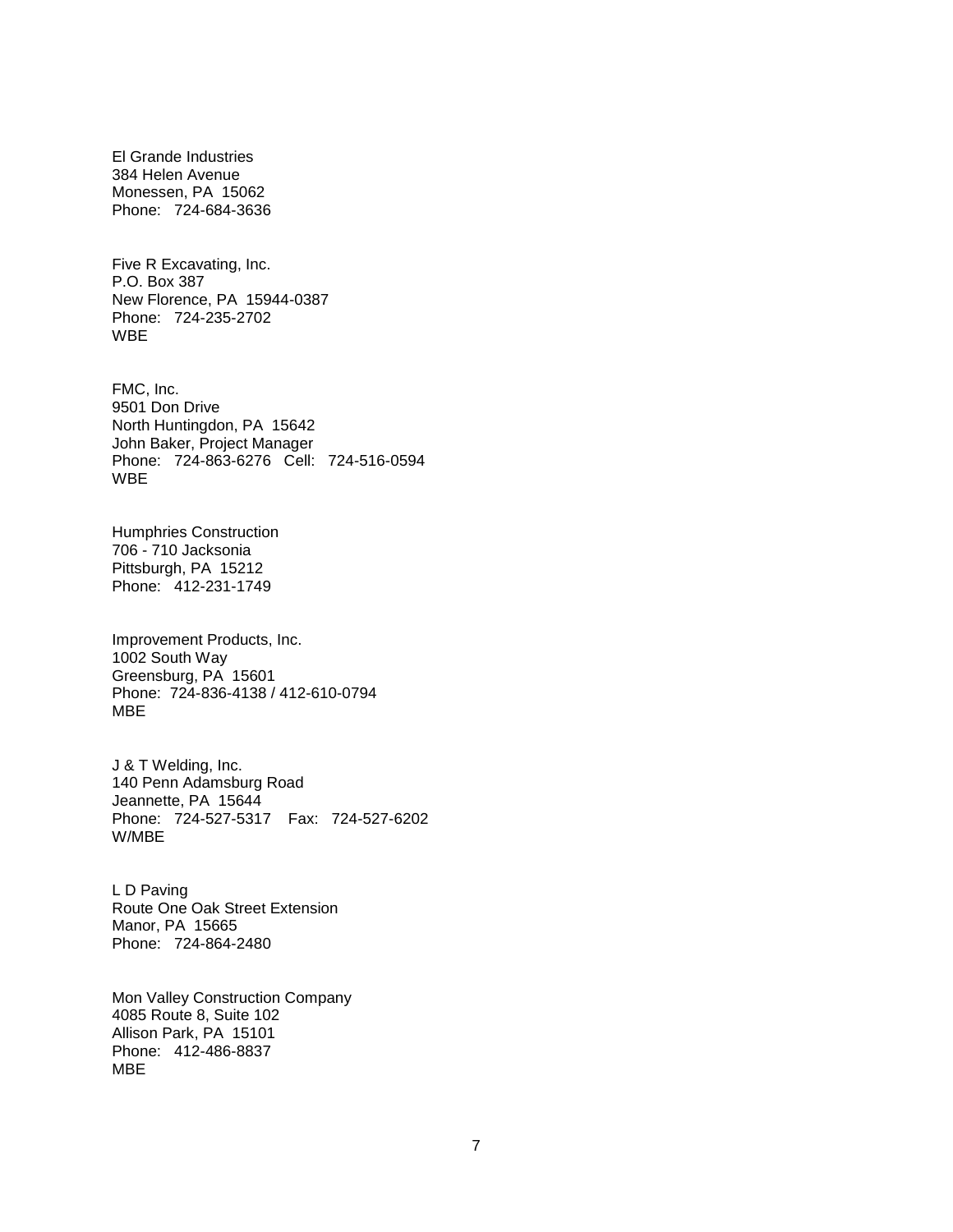#### **Contractors / Construction Supplies / Services (cont.)**

New Coat Sealing Services 15 Kirchner Drive South Park, Pa. 15129 Phone: 412-295-2942 Fax: 412-833-1892 WBE- SDB (Small Diverse Business)

H.W. Nicholson Welding & Manufacturing, Inc. 3899 Route 66 Apollo, PA 15613 Phone: 724-727-3461 Fax: 724-727-2671 WBE

Oppy Construction, Inc. 704 R Cooper Avenue Johnstown, PA 15906-1033 Phone: 814-535-3248 Fax: 814-536-1099 WBE

Palmer Construction & Development Company P.O. Box 844 Monroeville, PA 15146 Phone: 412-372-1776 MBE

Pittsburgh Restoration Service 323 Rochelle Pittsburgh, PA 15210 Phone: 412-488-0814 MBE

R.E. Uptegraff Manufacturing Company Uptegraff Drive P.O. Box 182 Scottdale, PA 15210 Phone: 724-887-7700 Fax: 724-887-4748 WBE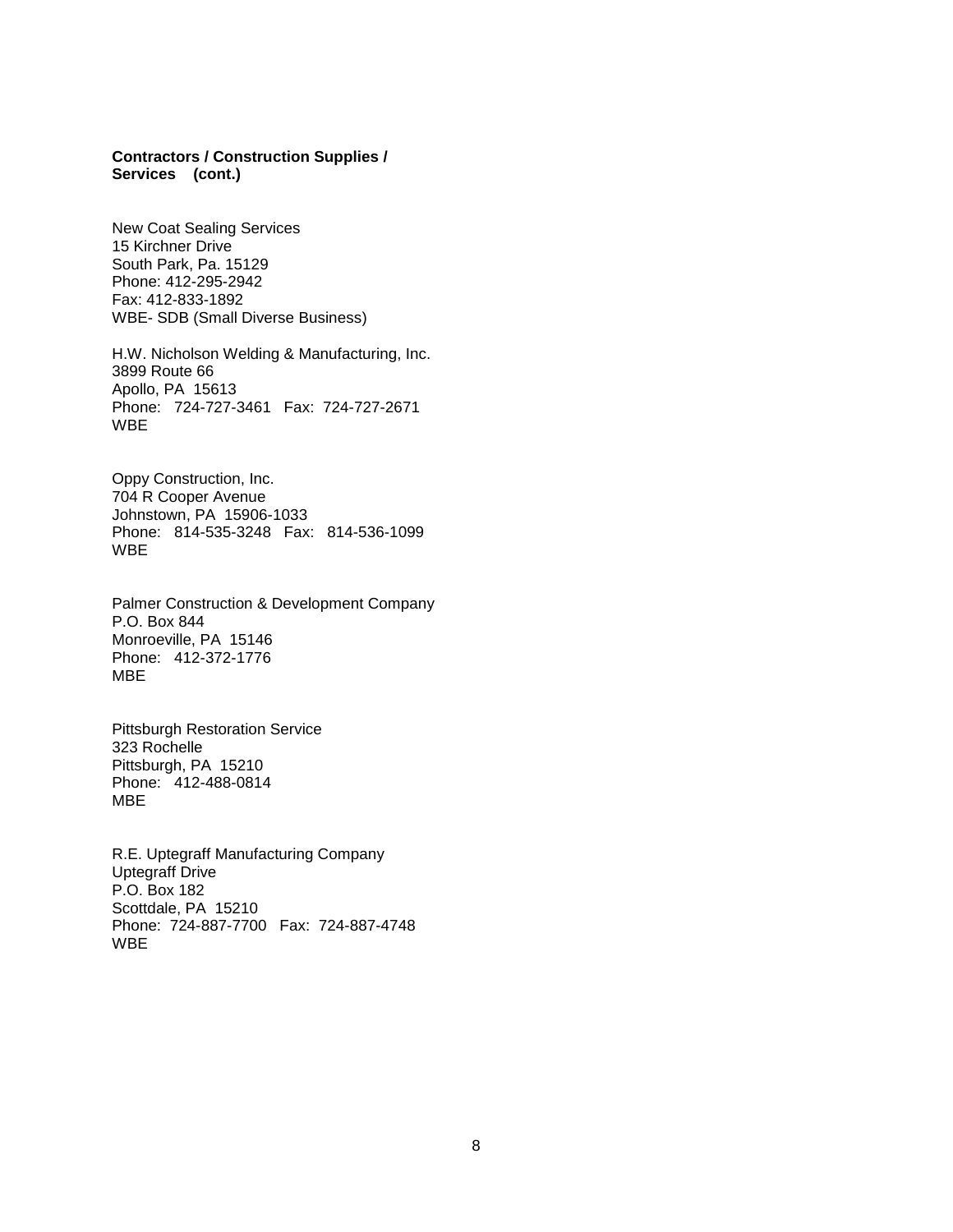Ridgely Brothers Construction 161 Lucky Lane Dawson, PA 15428 Phone: MBE

Rhino Construction 720 Greensburg Road Lower Burrell, PA 15068 Phone: 724-339-3713 Fax: 724-339-2288 D/MBE

Turjan Construction Company 314 Horner Street Johnstown, PA 15902 Phone: 814-535-4111 / 814-537-8715 Fax: 814-535-3715

Sakala Stone Products 7230 Guyer Road Lower Burrell, PA 15068 Phone: 724-339-2224 WBE

Three Rivers Power Sweep, Inc. 545 Utopia Road Apol.lo, PA 15613 Phone: 412-795-6544 WBE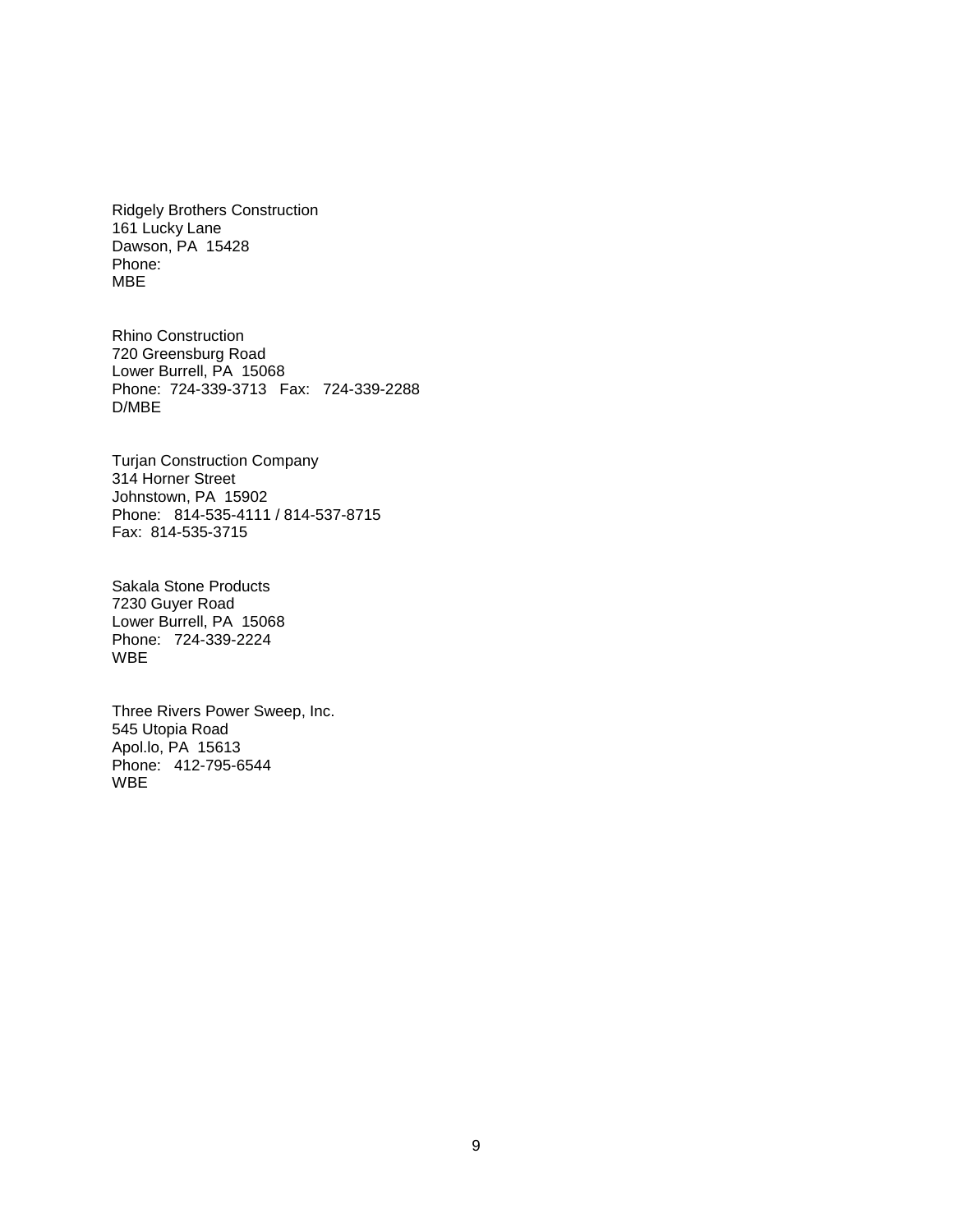#### **Consultants**

Chemical Environmental Consulting 1004 Alton Court Export, PA 15632 Phone: 724-733-1654 Fax: 724-733-9571 MBE

Christine Davis Consultants, Inc. Cider Mill of Pittsburgh 560 Penn Street Verona, PA 15147 Phone: 412-826-0443 Fax: 412-826-0458

EMK, Inc. 5322 Foxtail Ct. Export, PA 15632 Phone: 724-327-1777 WBE

EXICO, Inc. 241 Fourth Avenue Pittsburgh, PA 15222 Phone: 412-261-3073 Fax: 412-261-0626 MBE

Multi-Lynz Companies, Inc. P.O. Box 23174 Pittsburgh, PA 15222 Phone: 412-371-8474 Fax: 412-371-6919 (Civil/Environmental Engineering Services) MBE

VBH Project Consulting, Inc. 5573 Ponte Verde Rd. Pensacola, FL 32507 Phone: 412-558-9282 Fax: 724-327-2441 WBE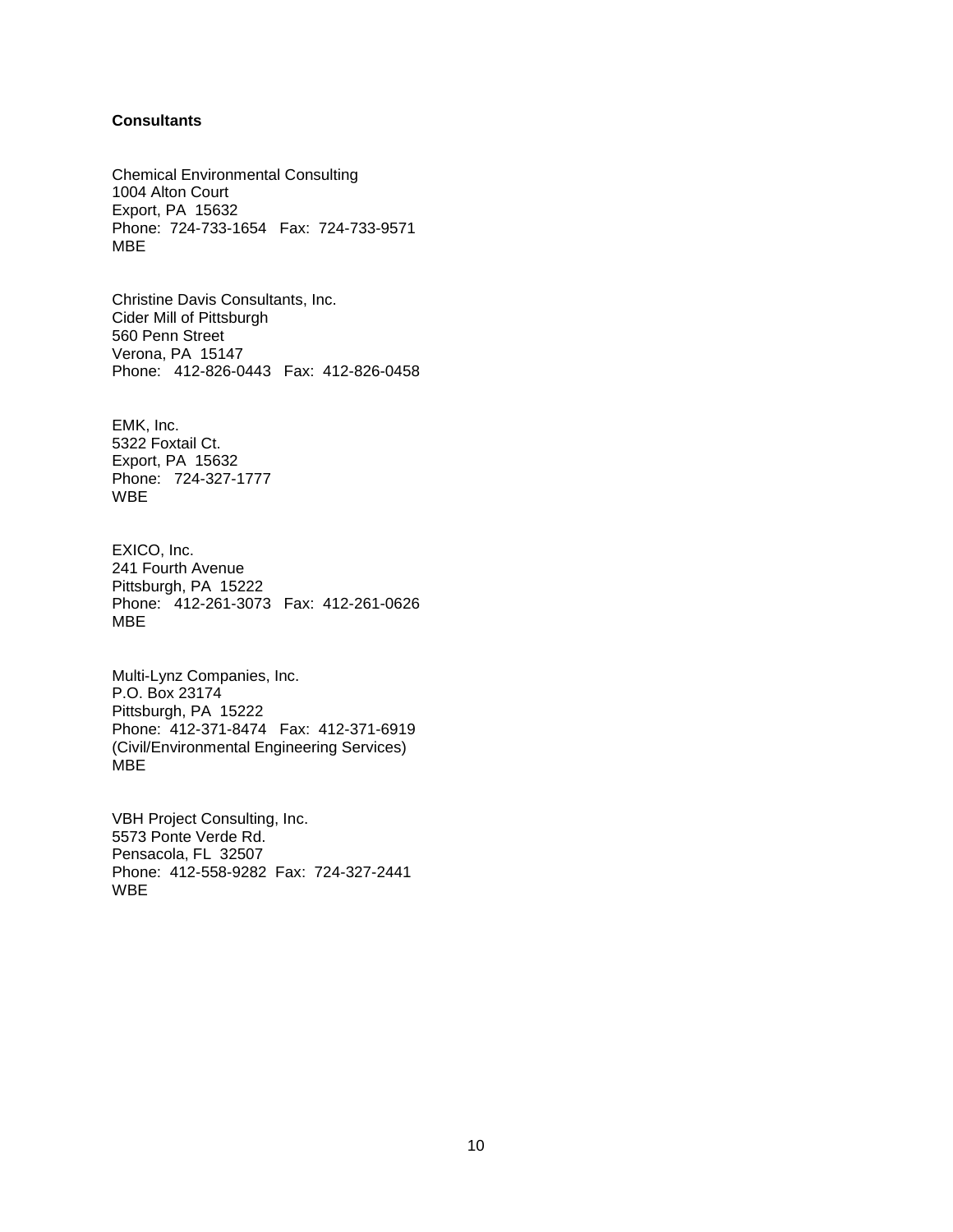#### **Demolition / Excavation**

Green Thumb Lawn Care & Excavating, Inc. 30 Jackson Street Rear Greensburg, PA 15601 ATTN: William Bronson Phone: 724-853-6557

Duane C. Hambrick P.O. Box 7455 New Castle, PA 16107-7455 Phone: 724-658-2257

Holley Enterprises, Inc. 105 Vandever Avenue Wilmington, DE 19802 Phone: 302-421-9152 Fax: 3023-421-9140

Payne Construction 430 Baker Avenue Clairton, PA 15025 Phone: 412-233-2558 MBE

Rhino Construction, Inc. 720 Greensburg Road Lower Burrell, PA 15068 Phone: 724-339-3713 Fax: 724-339-2288 D/MBE

Rudy Edwards Construction P.O. Box 143 Sarver, PA 16055 Phone: 724-353-2779 MBE

Superior Utility Excavating, Inc. R.D. #4, Box 33G Beaver Run Road Greensburg, PA 15601 Phone: 724-836-8860 / 724-836-0450 WBE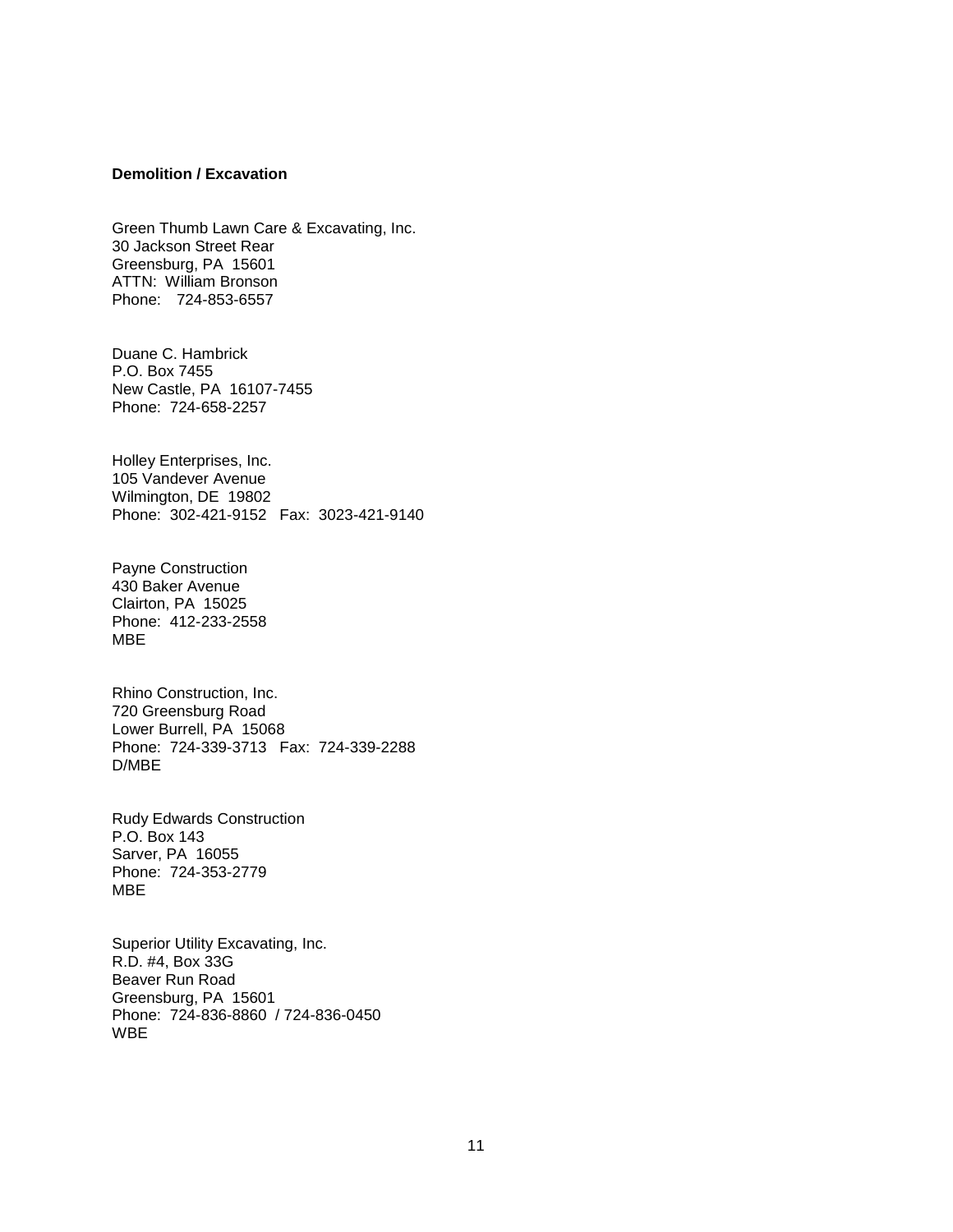# **Electrical Contractors / Suppliers**

Stevenson's Electric 133 Riverview Avenue Pittsburgh, PA 15214 Phone: 412-323-0817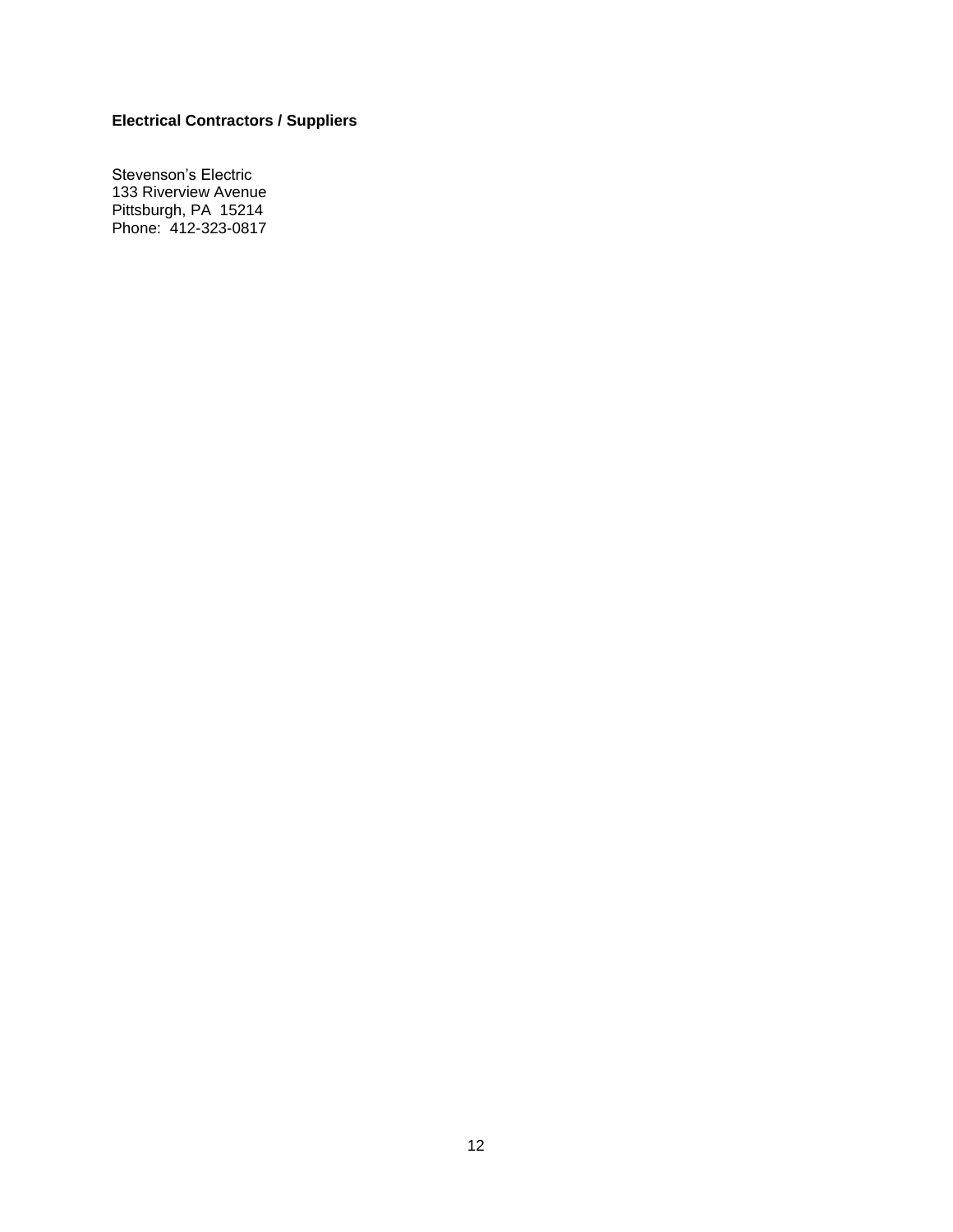#### **General Contractors**

Alliance Drywall & Interiors, Inc. 235 Cavitt Avenue Trafford, PA 15085 Phone: 412-646-2103

Beacon Construction 5604 Baum Boulevard Pittsburgh, PA 15206 Phone: 412-621-1600 MBE

Dudley & Associates 293 Penny Street P.O. Box 254 Rochester, PA 15074 [REJ001@AOL.com](mailto:REJ001@AOL.com)

HABSCO Contracting Service Schreiber Industrial District 12th Street, Building 242 New Kensington, PA 15068 Phone: 724-337-9498 Fax: 724-339-1935 DBE

J & C Allied Contracting, Inc. 465 Jefferson Road Knox, Pa. 16232 Phone: 717-787-5891 or 1-800-468-4201 FAX: 717-772-4026 **penndotucpinfo@state.pa.us** W/MBE

J & T Welding, Inc. 140 Penn Adamsburg Road Jeannette, PA 15644 Phone: 724-527-5317 Fax: 724-527-6202 W/MBE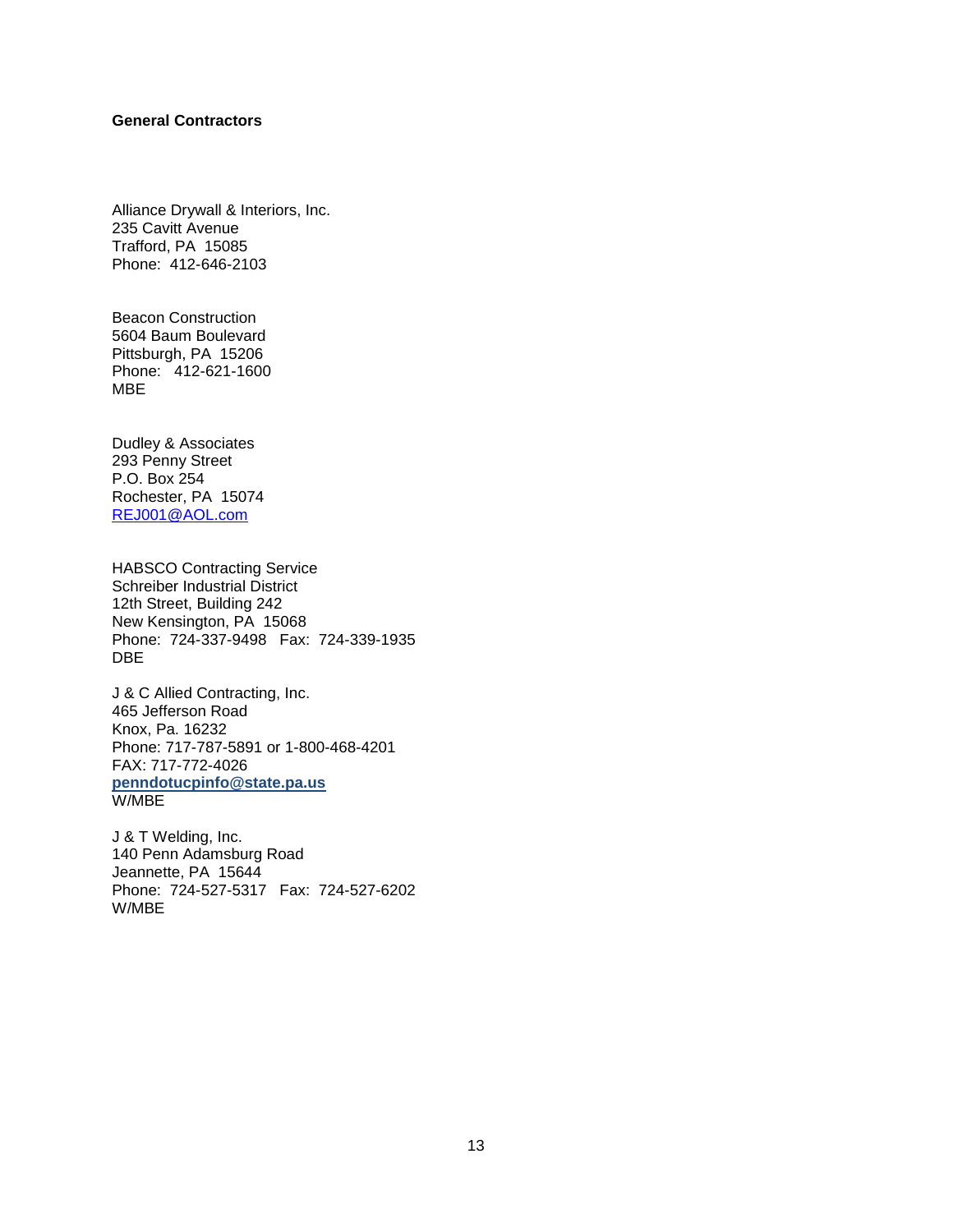LASO Contractors, Inc. P.O. Box 660 Ligonier, PA 15658 Phone: 724-238-6578 Fax: 724-238-2721 MBE

Palmer Construction & Development Company P.O. Box 844 Monroeville, PA 15146 Phone: 412-372-1776 MBE

Santamaria Landscape & Cement Contractors, Inc. 1441 Gilmar Road Apollo, PA 15613 Phone: 724-337-6137 / 412-242-6384 Fax: 724-337-9423

Shaka, Inc. 504 South Fourth Street Jeannette, PA 15644 Phone: 724-523-5040 MBE

Turjan Construction Company 314 Horner Street Johnstown, PA 15902 Phone: 814-535-4111 / 814-537-8715 Fax: 814-535-3715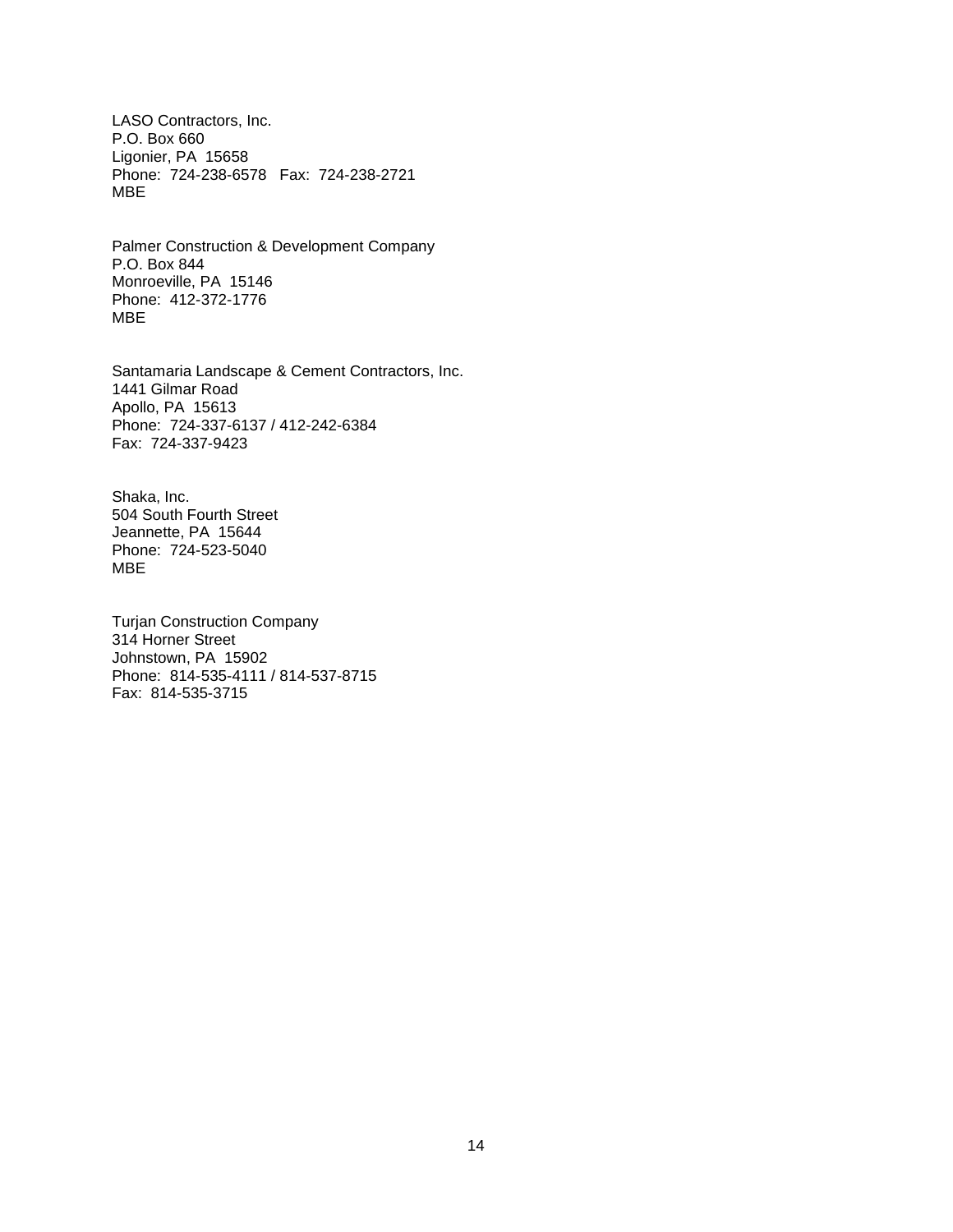## **Industrial Supplies**

Cooper Trading, Inc. P.O. Box 339 Irwin, PA 15642 Phone: 724-861-8830 Fax: 724-861-8832 MBE

Diversified Commodities 23 West Noblestown Road Carnegie, PA 15106 Phone: 724-429-8564 MBE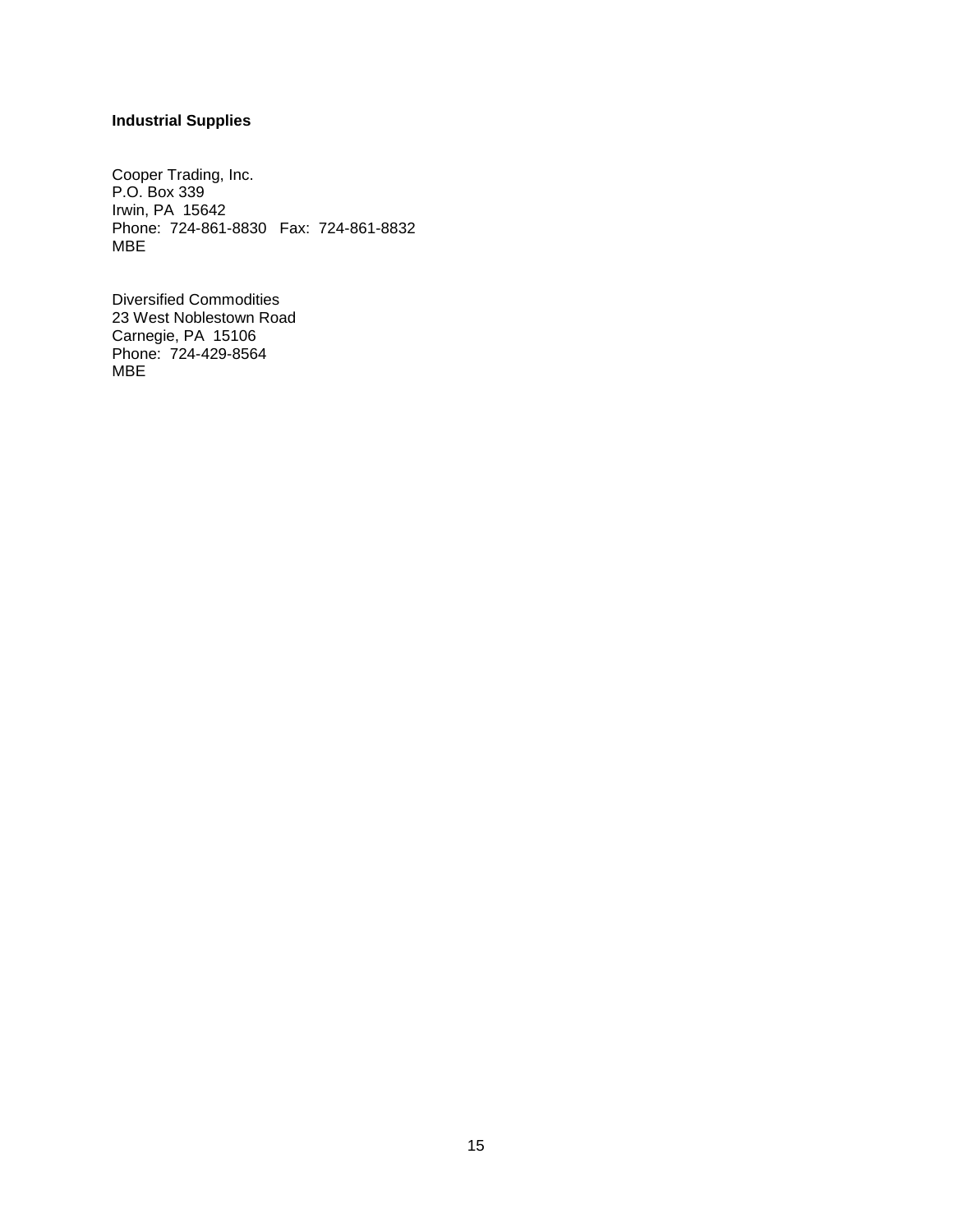#### **Landscaping**

Green Thumb Lawn Care & Excavating, Inc. 30 Jackson Street Rear Greensburg, PA 15601 ATTN: William Bronson Phone: 724-853-6557

Klavcon Design Associates, Inc. 40 South 15th Street Pittsburgh, PA 15203-1525 Phone: 412-394-1181 Fax: 412-394-1182

Santamaria Landscape & Cement Contractors, Inc. 1441 Gilmar Road Apollo, PA 15613 Phone: 724-337-6137 / 412-242-6384 Fax: 724-337-9423

K.B. Zimmerman Construction Company 6340 Shearsburg Road Leechburg, PA 15656-9432 Phone: 724-842-2021 WBE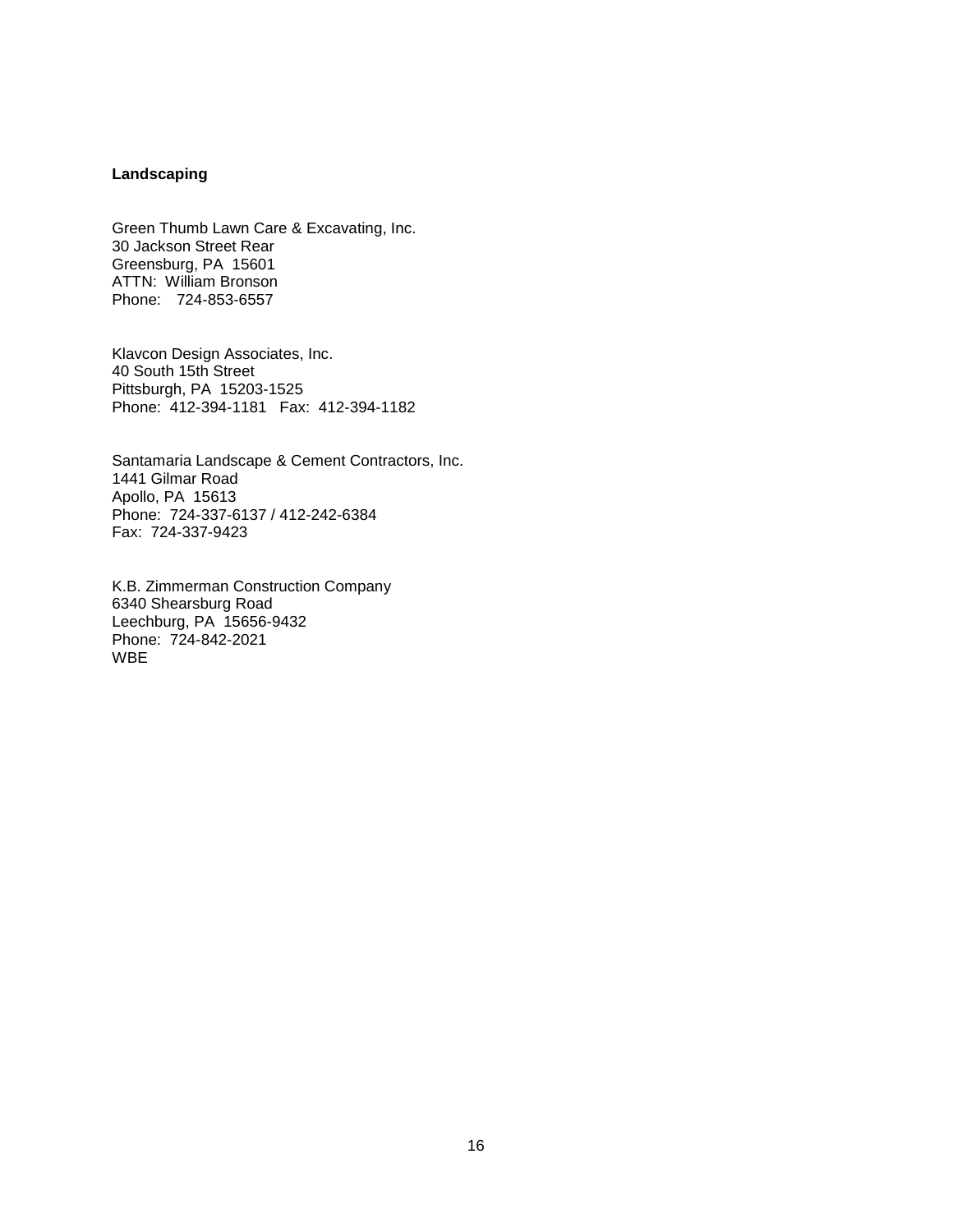Le**gal**

Maureen S. Kroll, RN MN JD, PC 8981 Norwin Avenue Norwin Hills Office Park, Suite 203 North Huntingdon, PA 15642 Phone: 724-863-6770 Fax: 724-863-7265 WBE

Sitko, Rodella & Bruno, LLC 2740 Smallman St. Pittsburgh, PA 15222 Phone: 412-431-7490 Fax: 412-431-8825 [www.srb-law.com](http://www.srb-law.com/) **WBE**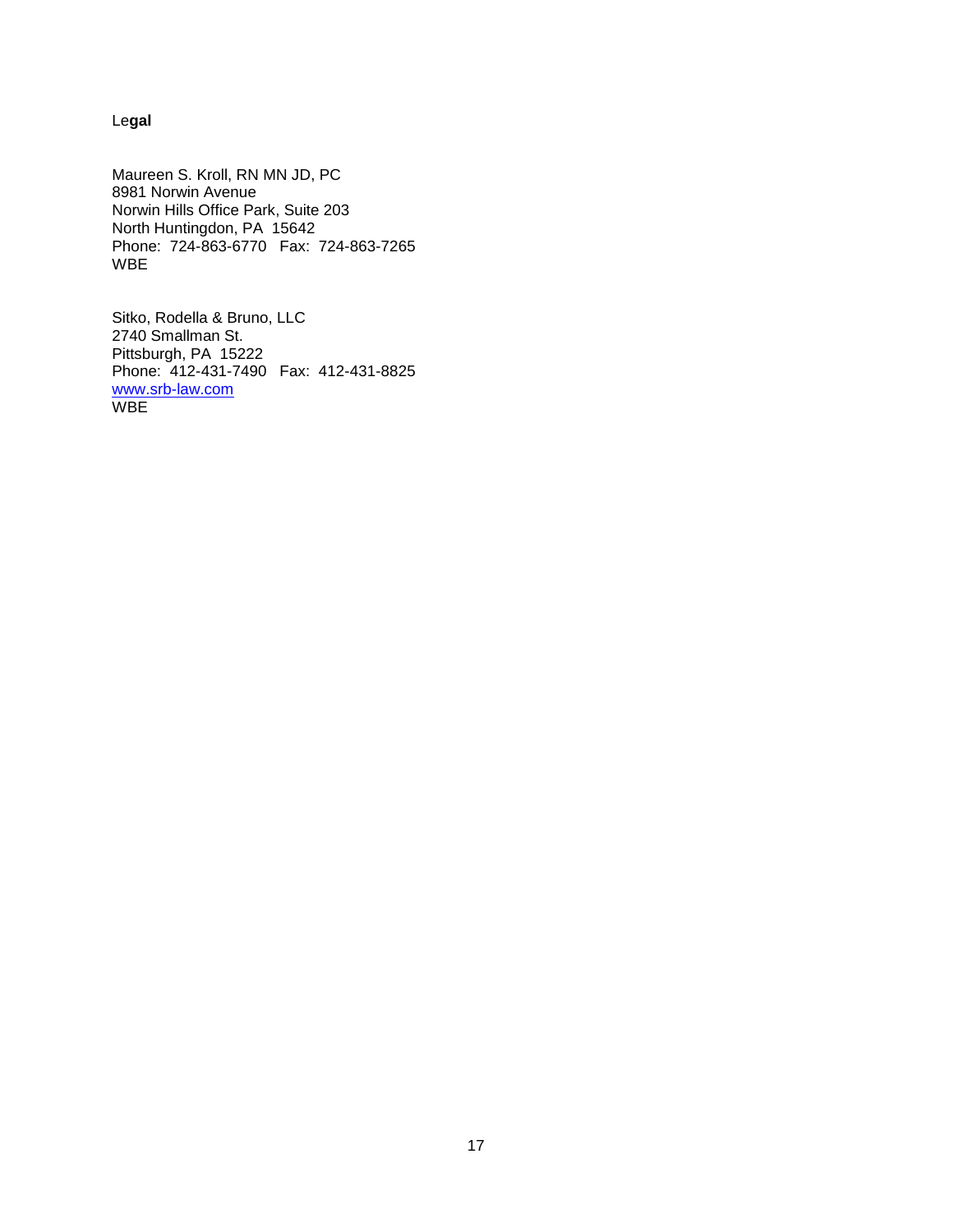### **Maintenance & Protection of Traffic**

HABSCO Contracting Service Schreiber Industrial District 12th Street, Building 242 New Kensington, PA 15068 Phone: 724-337-9498 Fax: 724-339-1935 DBE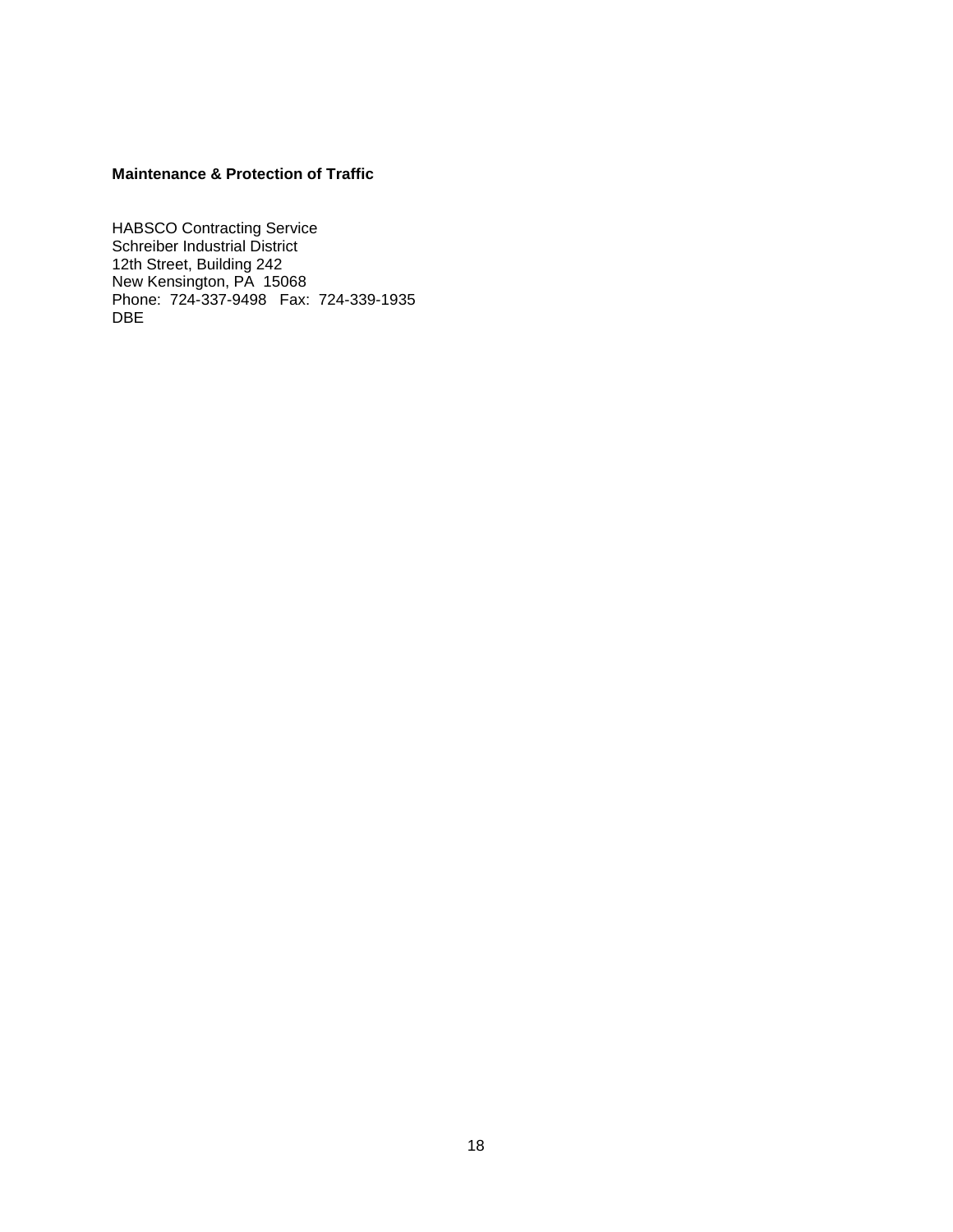#### **Painting Contractors**

Allegheny Painting & Plastering Company 168 Suncrest Drive Verona, PA 15147 Phone: 412-241-0735

DW Custom Painting, Inc. 1396 Rostraver Road Belle Vernon, PA 15012 Phone: 724-929-4840 / 724-684-6608

Holley Enterprises, Inc. 105 Vandever Avenue Wilmington, DE 19802 Phone: 302-421-9152 Fax: 302-421-9140

Jeannette Painting Contractors, Inc. 223 Bevington Road Pittsburgh, PA 15221 Yolanda C. Lang, Owner Phone: 888-769-5264 Fax: 412-731-4100 \*Certified MBE

Ed Williams Painting Contractor 7211 Mt. Vernon Pittsburgh, PA 15208 Phone: 412-243-0432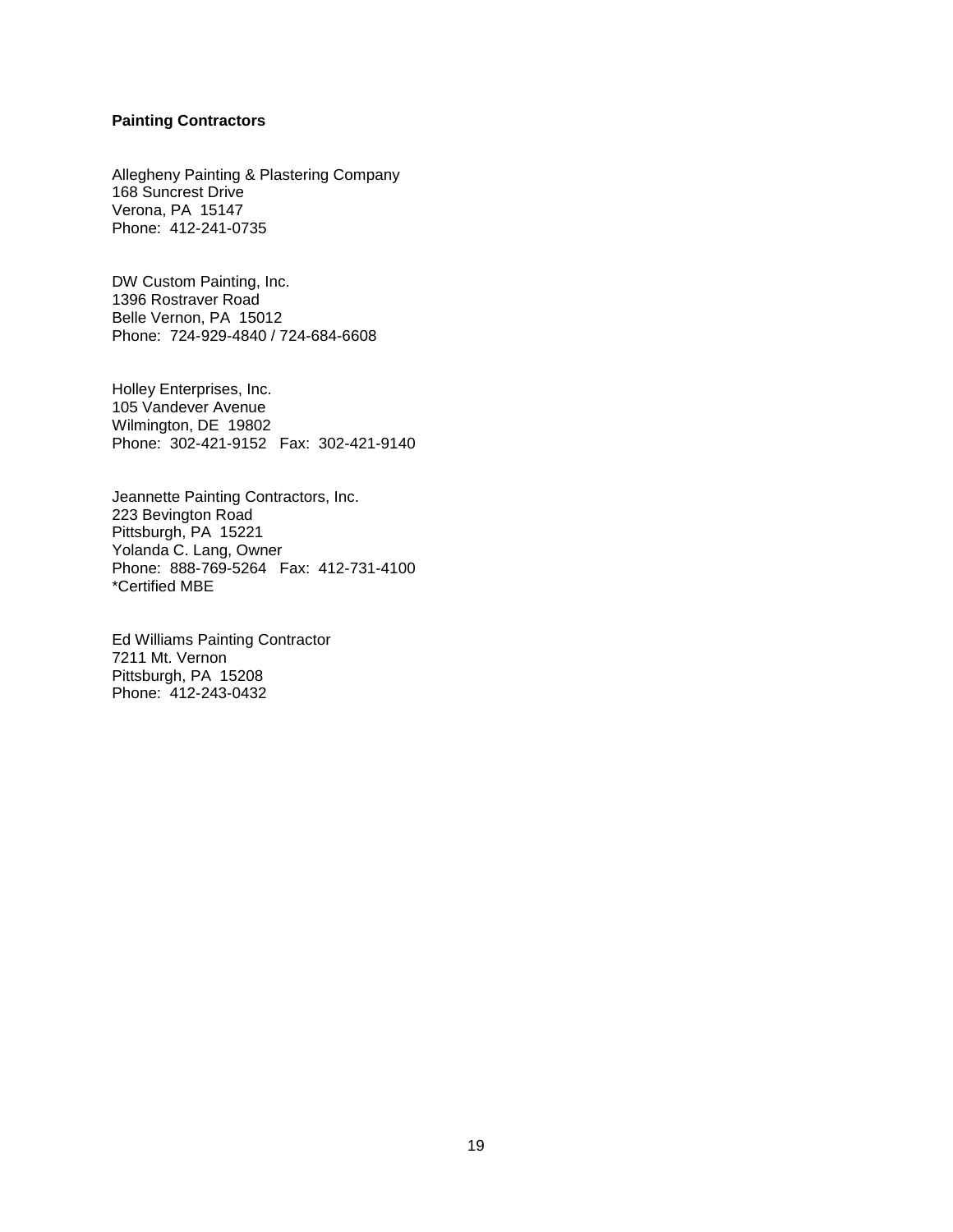#### **Plumbing Contractors**

A-1 Plumbing & Heating 2244 Chalfont Pittsburgh, PA 15221 Phone: 412-371-3913

Caesar F. Jones 3914 Wingap Avenue Pittsburgh, PA 15204 Phone: 412-771-1046

Ridgely Plumbing & Mechanical 161 Lucky Lane Dawson, PA 15428 -1048

Robertson Plumbing & Heating 333 Aston Avenue Pittsburgh, PA 15207 Phone: 412-421-4346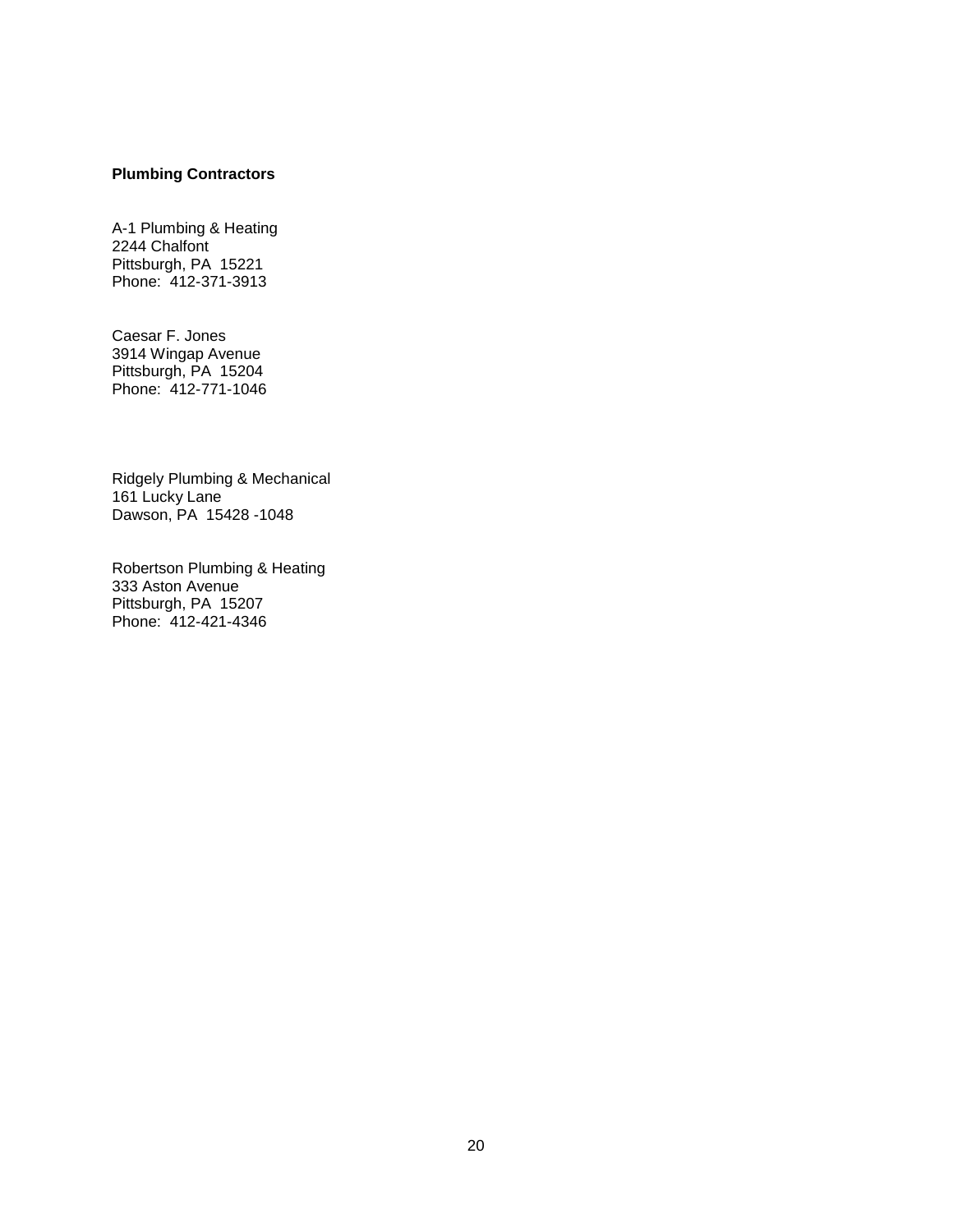#### **Professional Services / Engineering / Architectural & Related Services**

Advanced Integration Group, Inc. 1 McCormick Road, Suite A Pittsburgh, PA 15136-1429 Phone: 724-746-3707 Fax: 724-746-3708 W/DBE

Merkosky Engineering Group, Inc. 223 East Main Street Ligonier, PA 15658 Phone: 724-238-4138 Fax: 724-238-4194 WBE

Elegant Interiors 7307 State Route 22 Greensburg, PA 15601 Phone: 724-668-7599 Fax: 724-688-8525 [www.edsdesign.biz](http://www.edsdesign.biz/) W<sub>BE</sub>

**Utility Services**

No businesses available at this time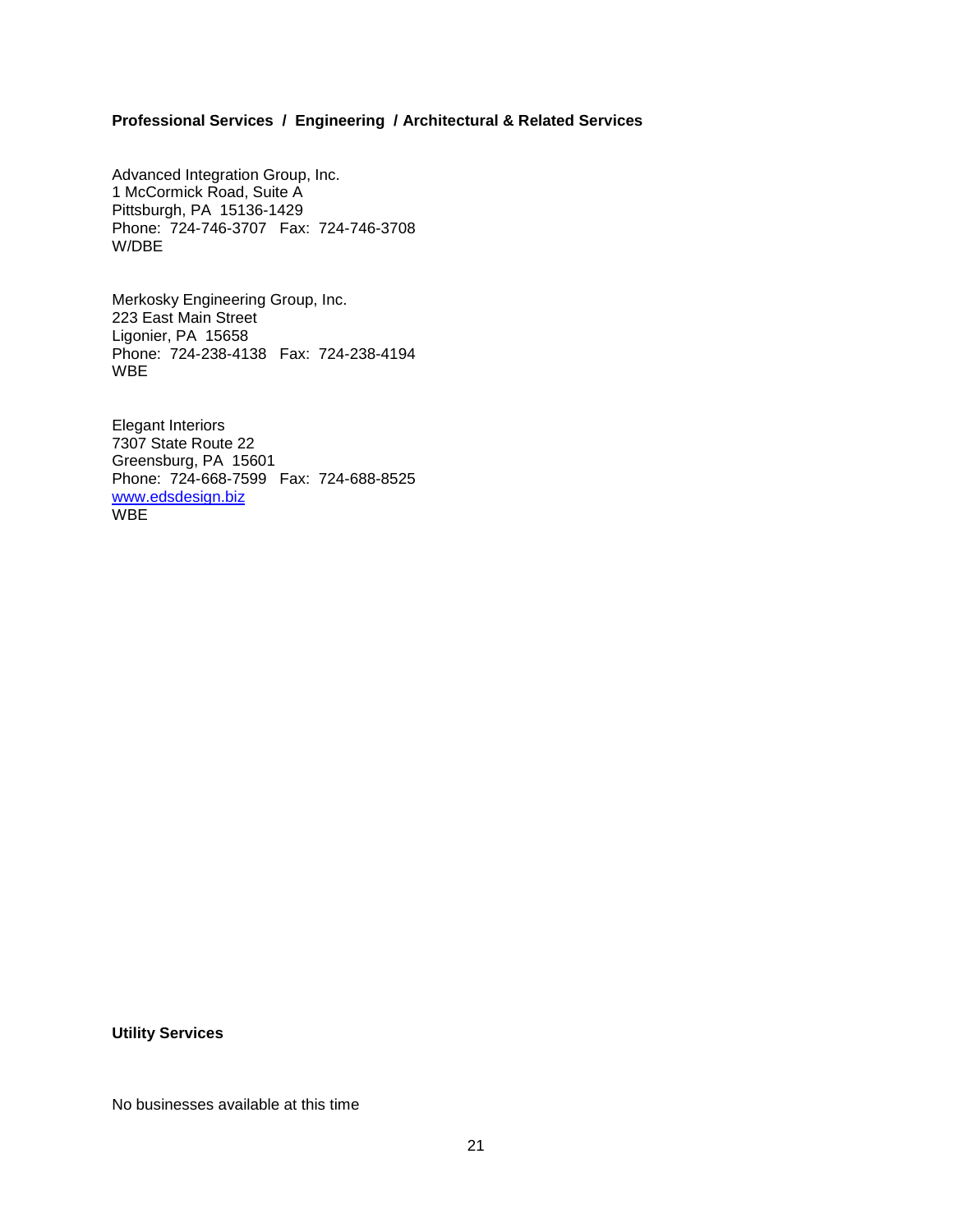#### II Section 3 Business Concerns

Section 3 of the Housing & Urban Development Act of 1968 requires programs financed by the U.S. Department of Housing and Urban Development (HUD), to the greatest extent feasible, to provide opportunities for job training and employment to lower income residents in conjunction with projects in their neighborhoods, and to award contracts in connection with these projects to local businesses.

To comply with the requirements of Section 3, recipients and contractors must do the following:

- Make a good faith effort to use Section 3 area residents as trainees and employees in connection with the project;
- Make a good faith effort to award contracts to Section 3 business concerns; and
- Keep records and submit reports to HUD documenting the good faith efforts and the results of these actions.

Actions WCPD takes to address the Section 3 requirements include the following:

- Soliciting applications annually from businesses for inclusion in the Section 3 directory;
- Notifying Section 3 concerns and agencies representing them of upcoming bid solicitations; and
- Including Section 3 language in bid advertisements and contracts.

Businesses listed in this portion of the Directory meet at least one (1) of the following criteria:

- 1. Are at least 51% owned by Section 3 residents, i.e., public housing residents or low income persons residing in Westmoreland County;
- 2. Have permanent full time employees, at least 30% of whom are low income or public housing residents; or
- 3. Have provided evidence of a commitment to award at least 25% of the dollar value of all subcontracts to businesses meeting criteria 1 or 2 above.